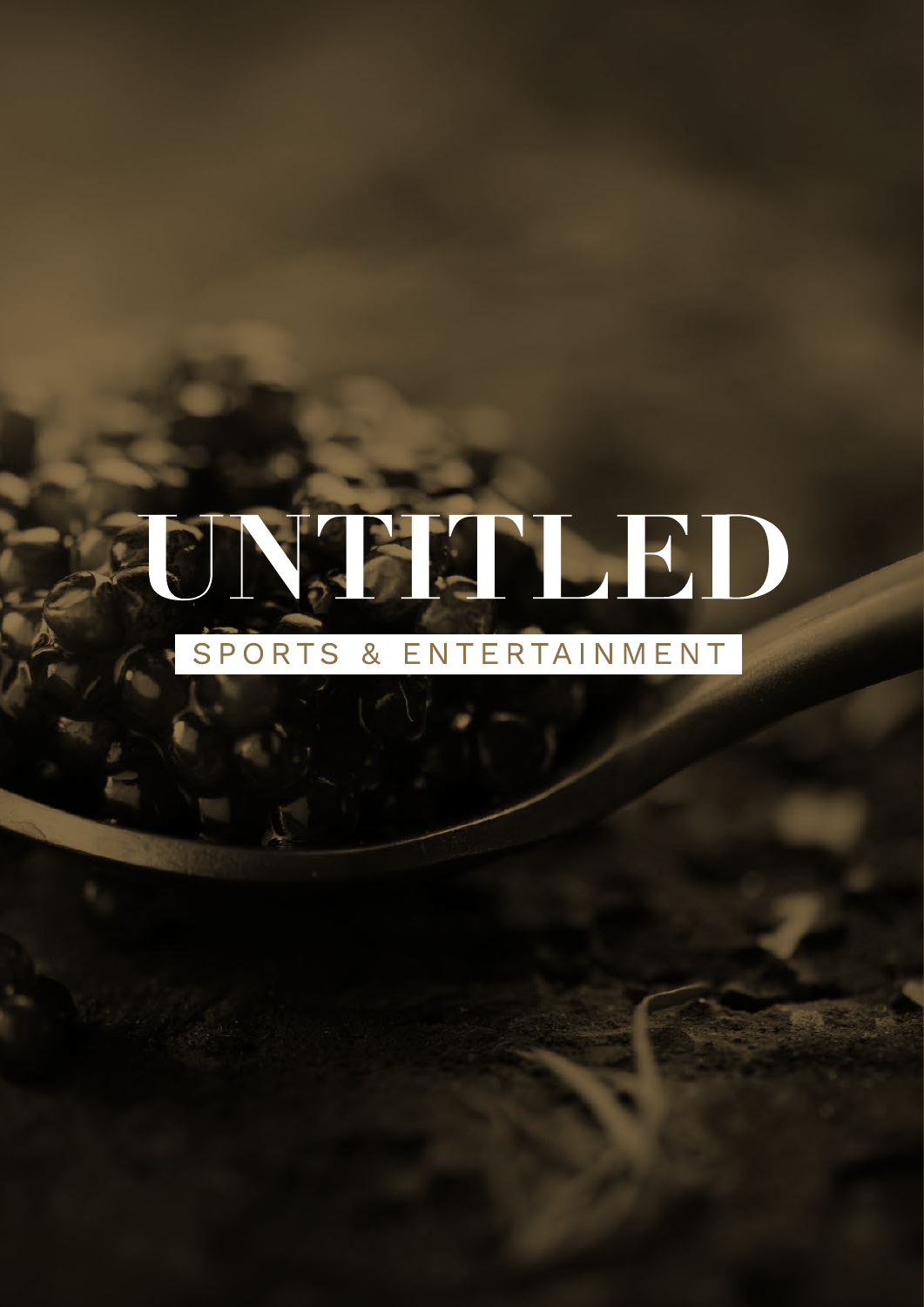## **THE GOALS OF WEALTH PLANNING FOR ELITE ATHLETES AND ARTISTS**

Generally speaking, wealth planning for elite athletes and artists usually includes:

- Athlete management and search for sponsors.
- Negotiation of professional agreements and special events management.
- Public relations and image management.
- Post-career planning.

Out of these endeavors or goals, it is the last one that should receive the most attention. In actual practice, however, the opposite happens.

When it comes to our clients, we insist (among other things) on the following:

• It is never too late to acquire an education, even an informal one.

- It is important to consider the financial aspects of every transaction and to close appropriately the relevant ties with every country they have developed their professional activities in (especially about tax authorities, exit taxes, and others).
- For individual sports such as tennis, boxing, swimming, golf, and so on, it is imperative to choose well the tax residence for the highest-income period; a luxury practitioners of team sports, such as football, basketball or baseball, cannot afford.
- Whenever possible, establishing trust should be seriously considered; this trust should not be accessible or controllable by the athlete or artist, and it should capture a considerable part of their income.
- If image rights are to be transferred to the trust, this should be done early in the athlete or artist's career, at market values, and the structure involved should be solid and beyond their control.

## **HOW DO WE WORK WITH THIS TYPE OF CLIENT?**

At **UNTITLED** we have been working for a long time in these two industries and we have clear insight into the problems faced by artists and athletes at different stages of their careers, as well as after retirement.

## **At Untitled we have different ways of working with our clients, ranging from a simple diagnostic consultation to permanent accompaniment of the client and their environment.**

The most suitable contracting engagement between the athlete or artist and us will depend on the current stage of their career, the tax residence and the type of assets they own, their planning objectives and the team of advisors surrounding them. **We do not charge fees directly related to the income or assets of our clients in any of our different working modalities. Fees are always related to the value that we can add and the type of work that we will engage in.**

In order to achieve the best results, we work not only with the client but also with the family, the corresponding managers, and financial, legal and accounting advisors.

**Our work is no substitute to any of the client's advisors**, and we are not involved in professional or investment decisions. **Our teamwork aims at enhanced decision-making, considered from a net-worth perspective**.

We take no benefit of the earnings of elite athletes and artists that result from managing their investments, nor of the outcome of their specific professional success. In both cases, our work is focused on providing an independent outlook and on assisting the client and its team with any decisions made.

This is why we can work together with these clients through the different stages of their lives and professional careers, providing wealth planning advice. This includes, among other things, the setup and management of fiduciary structures (such as companies, trusts, among others), advice on acquisition and transfer of assets and choice of tax residence, either during a professional career (when possible) or after retirement.

**Our main objective is that elite athletes and artists whom we represent perceive us as a necessary complement to strengthen results on a professional level and rest assured.**